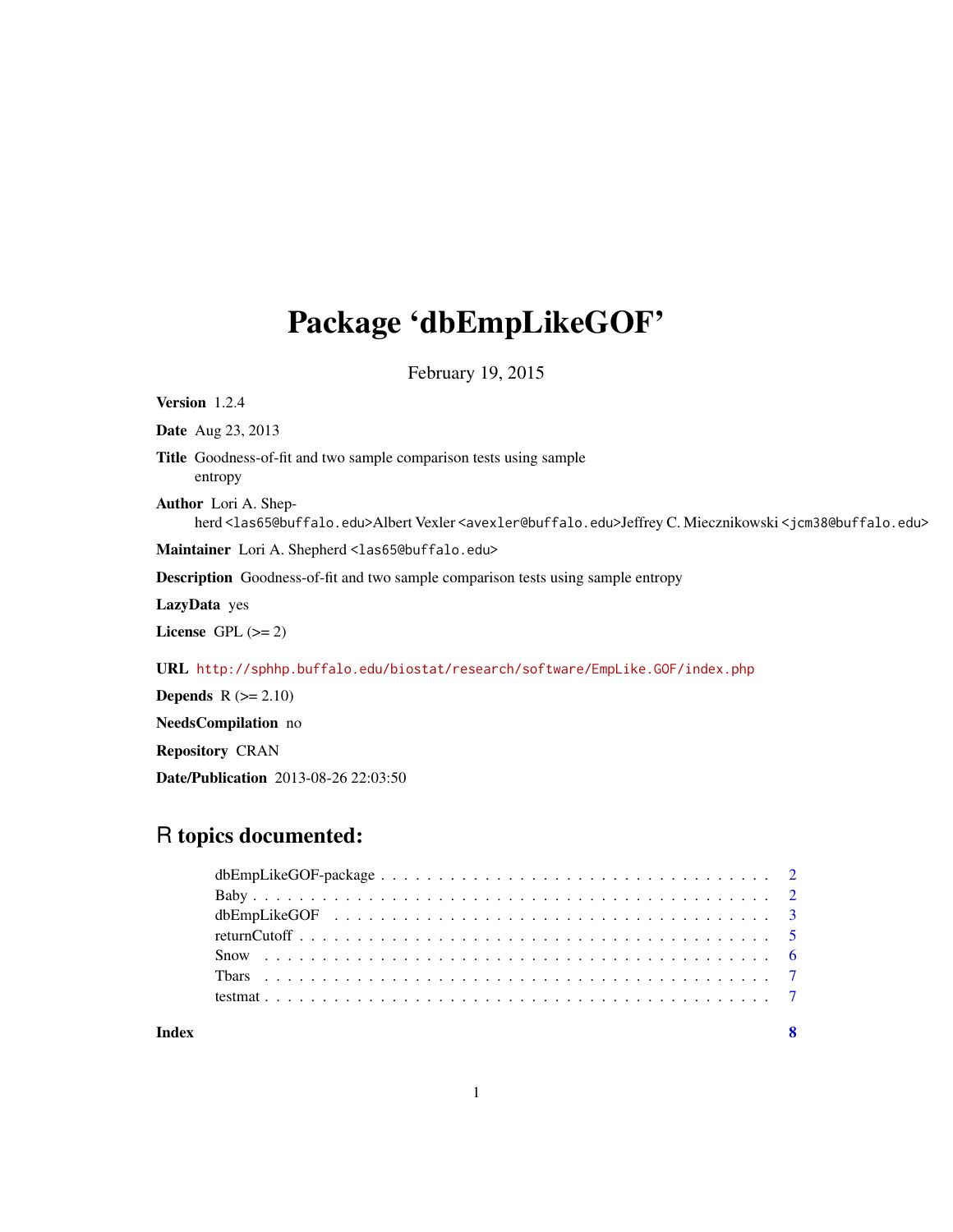<span id="page-1-0"></span>dbEmpLikeGOF-package *Empirical Likelihood Goodness Of Fit Tests*

#### **Description**

Package that has functions to perform empirical likelihood goodness of fit tests for normality, uniformity, and distribution equality.

#### Author(s)

Jeffrey C. Mieznikowski, Lori A. Shepherd

#### References

Jeffrey C. Miecznikowski, Albert Vexler, Lori A. Shepherd (2013). dbEmpLikeGOF: An R Package for Nonparametric Likelihood Ratio Tests for Goodness-of-Fit and Two-Sample Comparisons Based on Sample Entropy. Journal of Statistical Software, 54(3), 1-19. [http://www.jstatsoft.](http://www.jstatsoft.org/v54/i03/) [org/v54/i03/](http://www.jstatsoft.org/v54/i03/)

Vexler A, Gurevich G, Empirical likelihood ratios applied to goodness-of-fit tests based on sample entropy. Computational Statistics and Data Analysis 54(2010) 531-545.

Gurevich G, Vexler A, A two-sample empirical likelihood ratio test based on samples entropy. Statistics and Computing, 2011.

#### See Also

[dbEmpLikeGOF](#page-2-1), [returnCutoff](#page-4-1)

Baby *Baby Dataset*

#### Description

Baby dataset

#### Format

baby is a vector of data. babyTable is a data.frame

#### Details

This is a baby boom dataset summarizing the time of birth, sex, and birth weight for 44 babies born in one 24-hour period at a hospital in Brisbane, Australia. The full dataset can be found at A simple data set for demonstrating common distributions. Dunn, Peter K. Journal of Statistics Eduction. 7(3) 1999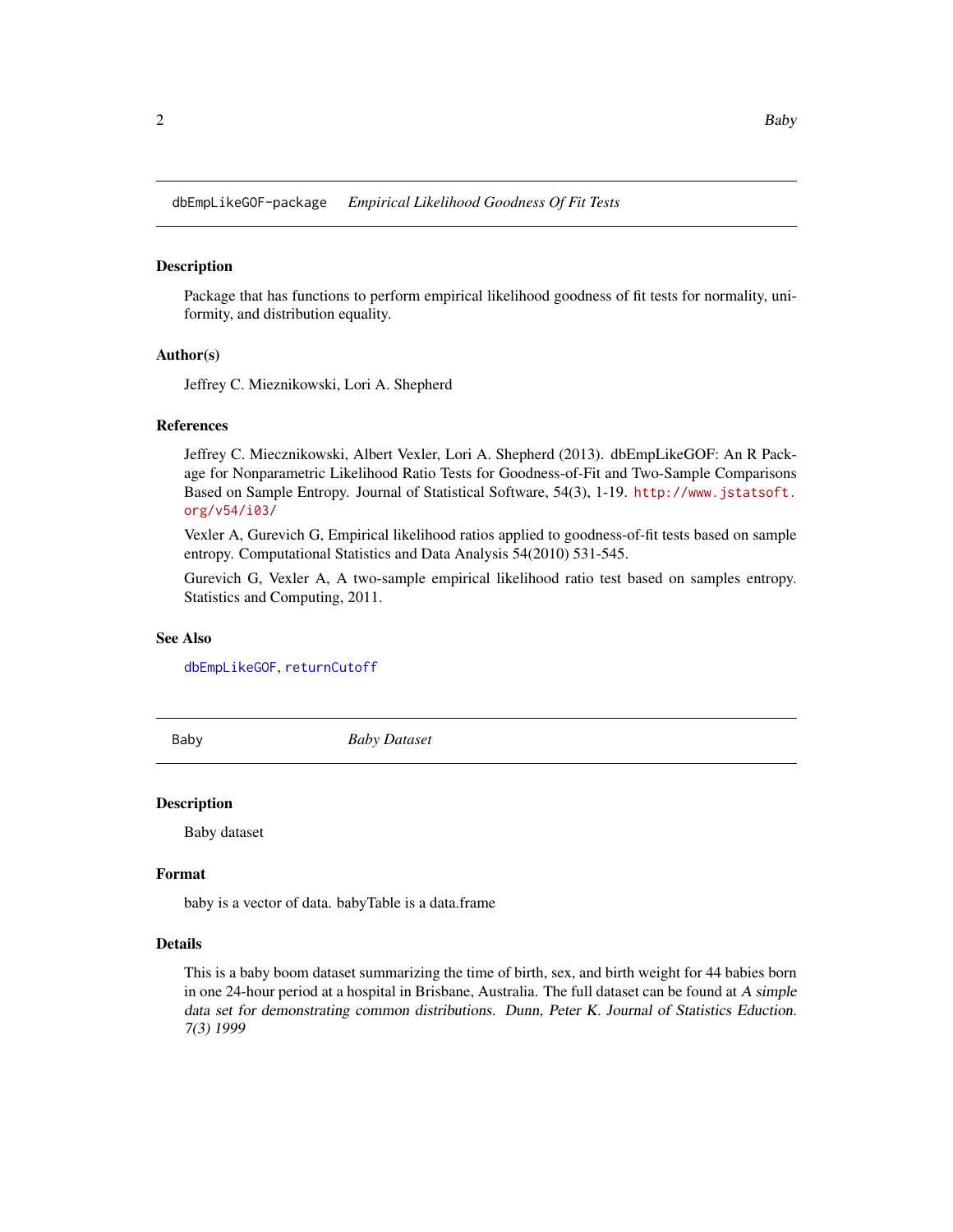<span id="page-2-1"></span><span id="page-2-0"></span>

#### Description

Performs density based empirical likelihood goodness of fit tests for normality, uniformity, and distribution equality.

#### Usage

```
dbEmpLikeGOF(x,
             y=NA,
             testcall=c("uniform", "normal"),
             delta=0.50,
             delta.equality=0.10,
             num.mc=1000,
             pvl.Table=TRUE,
             vrb=TRUE,
             random.seed.flag=TRUE)
```
#### Arguments

| $\times$         | vector of data values                                                                                                               |
|------------------|-------------------------------------------------------------------------------------------------------------------------------------|
| y                | an optional vector of data values when testing for distribution equality                                                            |
| testcall         | Type of distribution: either uniform or normal                                                                                      |
| delta            | an option for changing the minimizing range for the EL ratio test statistic for the<br>normal and uniform distribution.             |
| delta.equality   | an option for changing the minimizing range for the EL ratio test statistic for the<br>two sample distribution equality.            |
| num.mc           | number of simulations to use when calculating p-value                                                                               |
| pvl.Table        | logical indicating if p-value should be calculated based on estimates from stored<br>data tables or by using Monte Carlo techniques |
| vrb              | logical indicating if status messages should be printed                                                                             |
| random.seed.flag |                                                                                                                                     |
|                  | 1.111.11                                                                                                                            |

logical if set seed should be set

#### Details

The method employs a density-based empirical likelihood approach to obtain test statistic and pvalues for a goodness-of-fit tests for uniformity, normality, and two sample distribution equality.

If both 'x' and 'y' are specified then a two sample distribution is performed to evaluate the null hypothesis of equal distributions.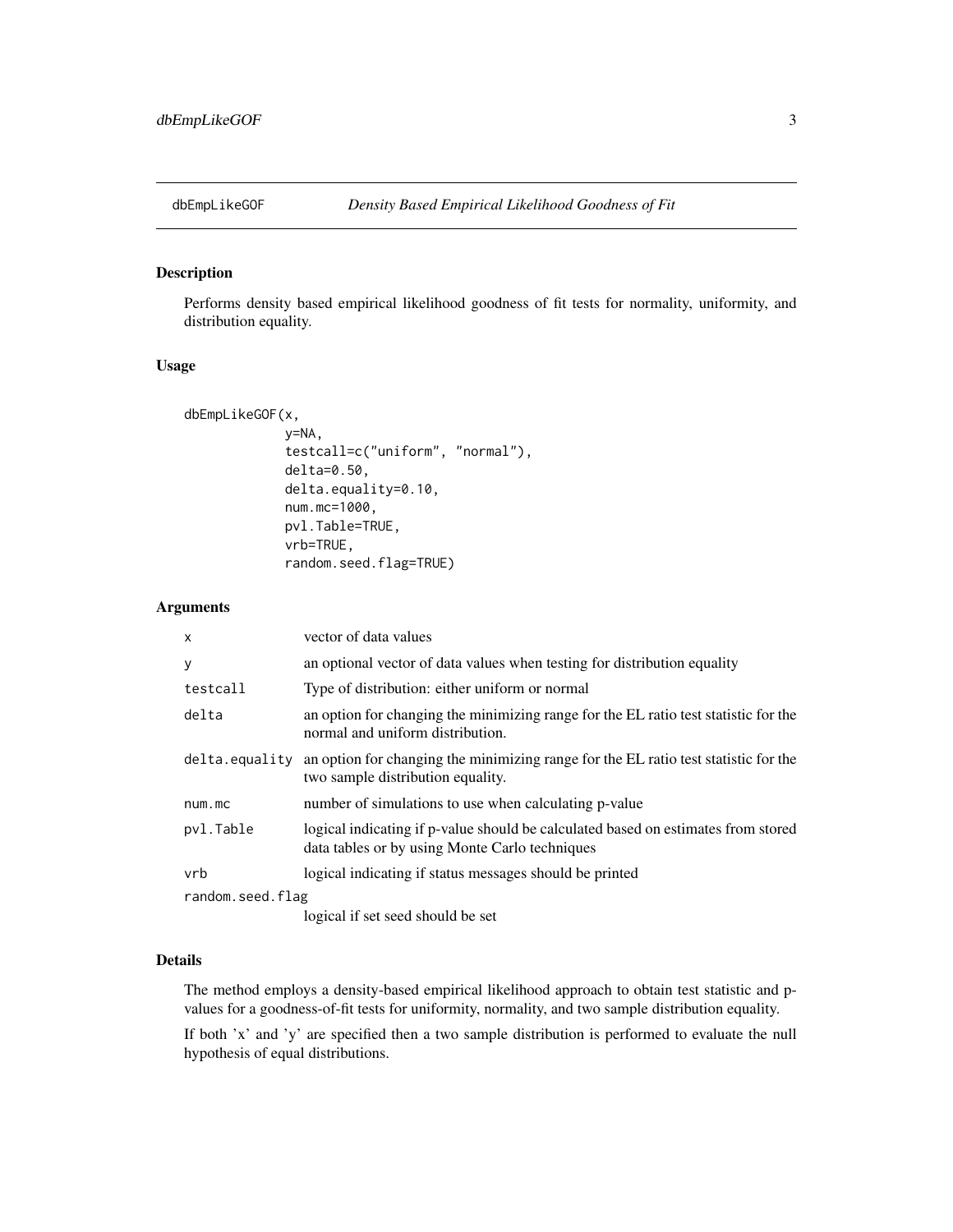If only 'x' is specified, then the 'testcall' option must be specified as either 'uniform' (uniform) or 'normal' (normal) denoting whether the distribution of the 'x' vector of observations should be tested against the normal or uniform distribution.

The 'delta' value should remain at the default value of 0.50. The 'delta' value corresponds to the delta in equation 2.10 (normal) or equation 2.3.2 (uniform) in Vexler and Gurevich, 2010. Essentially this setting controls the range over which a minimum is taken to produce the EL ratio test statistic The range is from 1 to  $n^{\prime}(1-\text{delta}')$  where 'n' represents the number of observations in 'x'.

The 'delta.equality' option specifies the range over which a minimum is taken to produce the EL ratio test statistic for the two sample distribution equality test. The lower endpoint in the range is  $n^{\wedge}(0.5+\text{delta})$  and upper endpoint is min(n $^{\wedge}(1-\text{delta})$ ,n/2) where 'n' corresponds to the number of observations. Acceptable delta values are in the interval (0,0.25).From our experiences, the two sample distribution test is rather robust to the choice of 'delta.equality'.

The 'pvl.Table' is a binary option where when TRUE, the p-value for the test statistic is determined by imputation from a stored table of test statistics and significance levels for common sample sizes. If 'pvl.Table' is FALSE, then the p-value is determined from Monte-Carlo simulations where the number of resamplings is set by 'num.mc'.

#### Value

Returns a vector of length 2 with test statistic and p-value.

| teststat | the value of the test statistic |
|----------|---------------------------------|
| pvalue   | the p-value for the test        |

#### Author(s)

Jeffrey C. Miecznikowski, Lori A. Shepherd

#### References

Jeffrey C. Miecznikowski, Albert Vexler, Lori A. Shepherd (2013). dbEmpLikeGOF: An R Package for Nonparametric Likelihood Ratio Tests for Goodness-of-Fit and Two-Sample Comparisons Based on Sample Entropy. Journal of Statistical Software, 54(3), 1-19. [http://www.jstatsoft.](http://www.jstatsoft.org/v54/i03/) [org/v54/i03/](http://www.jstatsoft.org/v54/i03/)

Vexler A, Gurevich G, Empirical likelihood ratios applied to goodness-of-fit tests based on sample entropy. Computational Statistics and Data Analysis 54(2010) 531-545.

Gurevich G, Vexler A, A two-sample empirical likelihood ratio test based on samples entropy. Statistics and Computing, 2011.

#### Examples

```
x < - rnorm(100)
testNorm <- dbEmpLikeGOF(x, testcall="normal")
testUni <- dbEmpLikeGOF(x, testcall="uniform")
testNorm
testUni
y=rnorm(40)
```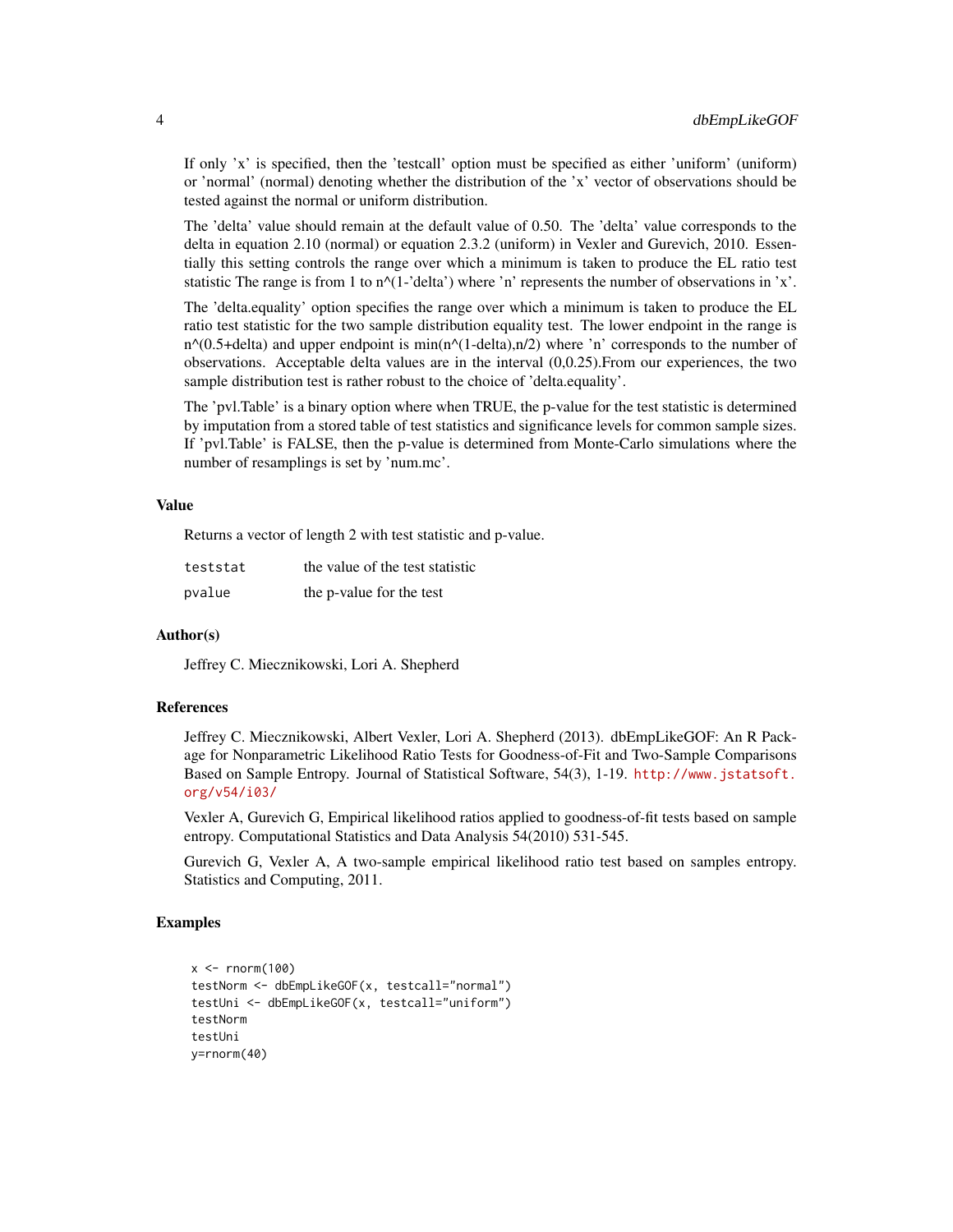#### <span id="page-4-0"></span>returnCutoff 5

```
testDist <- dbEmpLikeGOF(x,y)
testDist
```
<span id="page-4-1"></span>returnCutoff *Estimates the statistic cutoff for a target alpha*

#### Description

estimates the test statistic cutoff for significance

#### Usage

```
returnCutoff(sample.size,
              testcall=c("uniform", "normal", "distribution.equality"),
              targetalpha=.05,
              num.mc=200,
              delta=0.5,
              delta.equality=0.10,
              pvl.Table=FALSE,
              random.seed.flag=TRUE)
```
#### Arguments

| sample.size      | number of observations                                                                                                    |
|------------------|---------------------------------------------------------------------------------------------------------------------------|
| testcall         | Type of distribution: either uniform, normal, or distribution.equality                                                    |
| targetalpha      | The significance level for the test.                                                                                      |
| num.mc           | number of simulations to estimate distribution of statistic                                                               |
| delta            | an option for changing the minimizing range for the EL ratio test statistic for the<br>normal and uniform distribution.   |
| delta.equality   | an option for changing the minimizing range for the EL ratio test statistic for the<br>two sample distribution equality   |
| pvl.Table        | logical indicating if value should be calculated based on estimates from data<br>table or by using monte carlo techniques |
| random.seed.flag |                                                                                                                           |
|                  |                                                                                                                           |

logical if set seed should be set

#### Details

This function is designed to return the cut-off for significance for the statistics obtained from the density-based EL tests described in Vexler and Gurevich, 2010 and Gurevich and Vexler, 2011. The significance level for the associated cutoffs are specified by the user in 'targetalpha'.

Note 'sample.size' should be a scalar for the normal and uniform tests, but a vector of length two for 'testcall=distribution.equality' denoting the number of observations for each sample.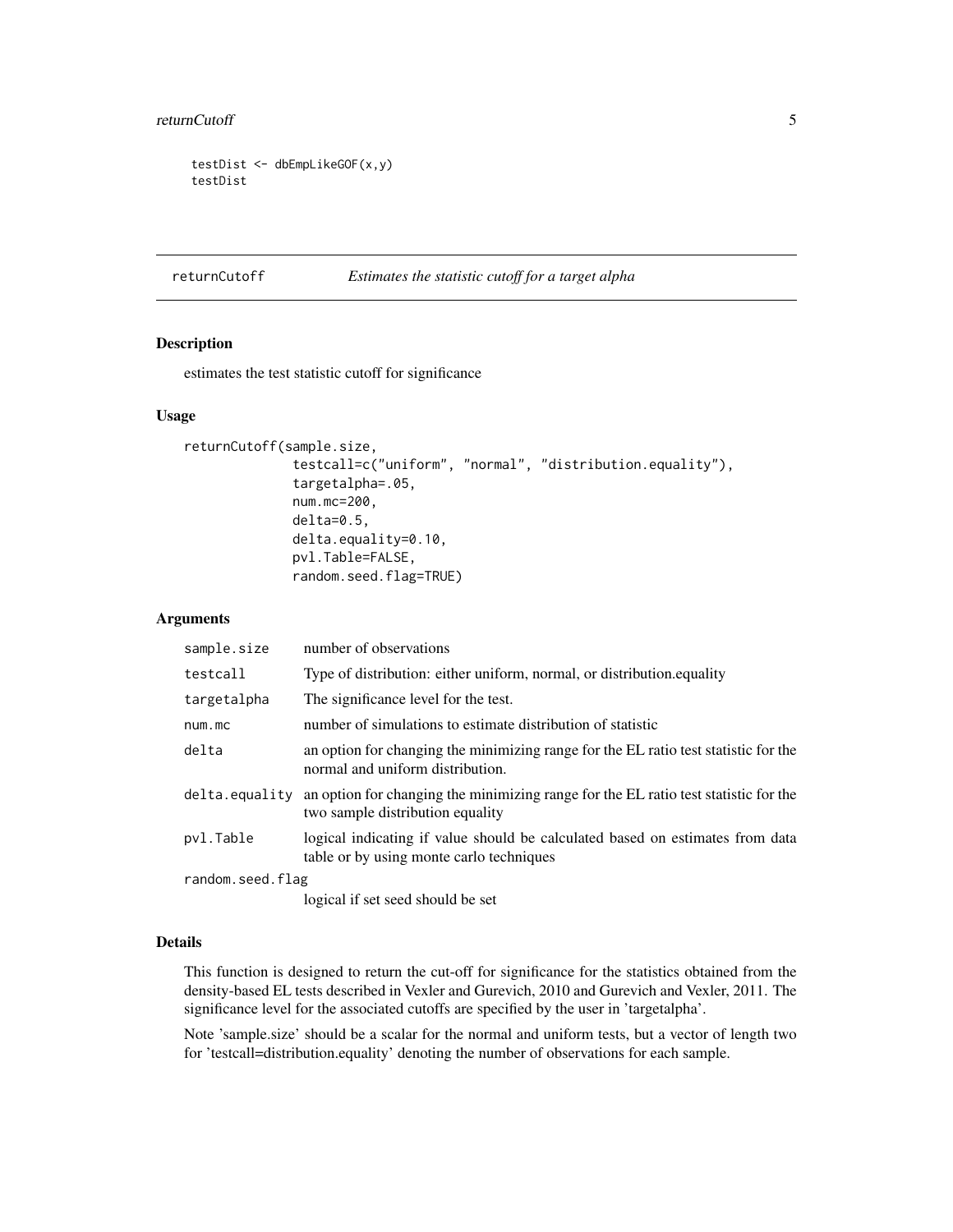<span id="page-5-0"></span>The 'delta' value should remain at the default value of 0.50. The 'delta' value corresponds to the 'delta' in equation 2.10 (normal) or equation 2.3.2 (uniform) in Vexler and Gurevich, 2010. Essentially this setting controls the range over which a minimum is taken to produce the EL ratio test statistic The range is from 1 to  $n^{\wedge}(1-\text{delta}')$  where 'n' represents the number of observations in  $x'.$ 

The 'delta.equality' option specifies the range over which a minimum is taken to produce the EL ratio test statistic for the two sample distribution equality test. The lower endpoint in the range is  $n^{\wedge}(0.5+\text{delta})$  and upper endpoint is min(n $^{\wedge}(1-\text{delta})$ ,n/2) where 'n' corresponds to the number of observations. Acceptable delta values are in the interval (0,0.25).From our experiences, the two sample distribution test is rather robust to the choice of 'delta.equality'.

The 'pvl.Table' is a binary option where when TRUE, the test statistic is determined by imputation from a stored table of test statistics and significance levels for common sample sizes. If 'pvl.Table' is FALSE, then the test statistic is determined from a Monte-Carlo simulation where the number of resamplings is controlled by 'num.mc'.

#### Value

Returns a statistical cutoff value to assess significance at level 'targetalpha'

#### Author(s)

Jeffrey C. Miecznikowski, Lori A. Shepherd

#### References

Jeffrey C. Miecznikowski, Albert Vexler, Lori A. Shepherd (2013). dbEmpLikeGOF: An R Package for Nonparametric Likelihood Ratio Tests for Goodness-of-Fit and Two-Sample Comparisons Based on Sample Entropy. Journal of Statistical Software, 54(3), 1-19. [http://www.jstatsoft.](http://www.jstatsoft.org/v54/i03/) [org/v54/i03/](http://www.jstatsoft.org/v54/i03/)

#### Examples

```
returnCutoff(sample.size=50, testcall="normal")
returnCutoff(sample.size=50, testcall="uniform")
returnCutoff(sample.size=10, testcall="distribution.equality")
returnCutoff(sample.size=c(10,15), testcall="distribution.equality")
```
Snow *Snow Dataset*

#### **Description**

Snowfall dataset

#### Format

vector of values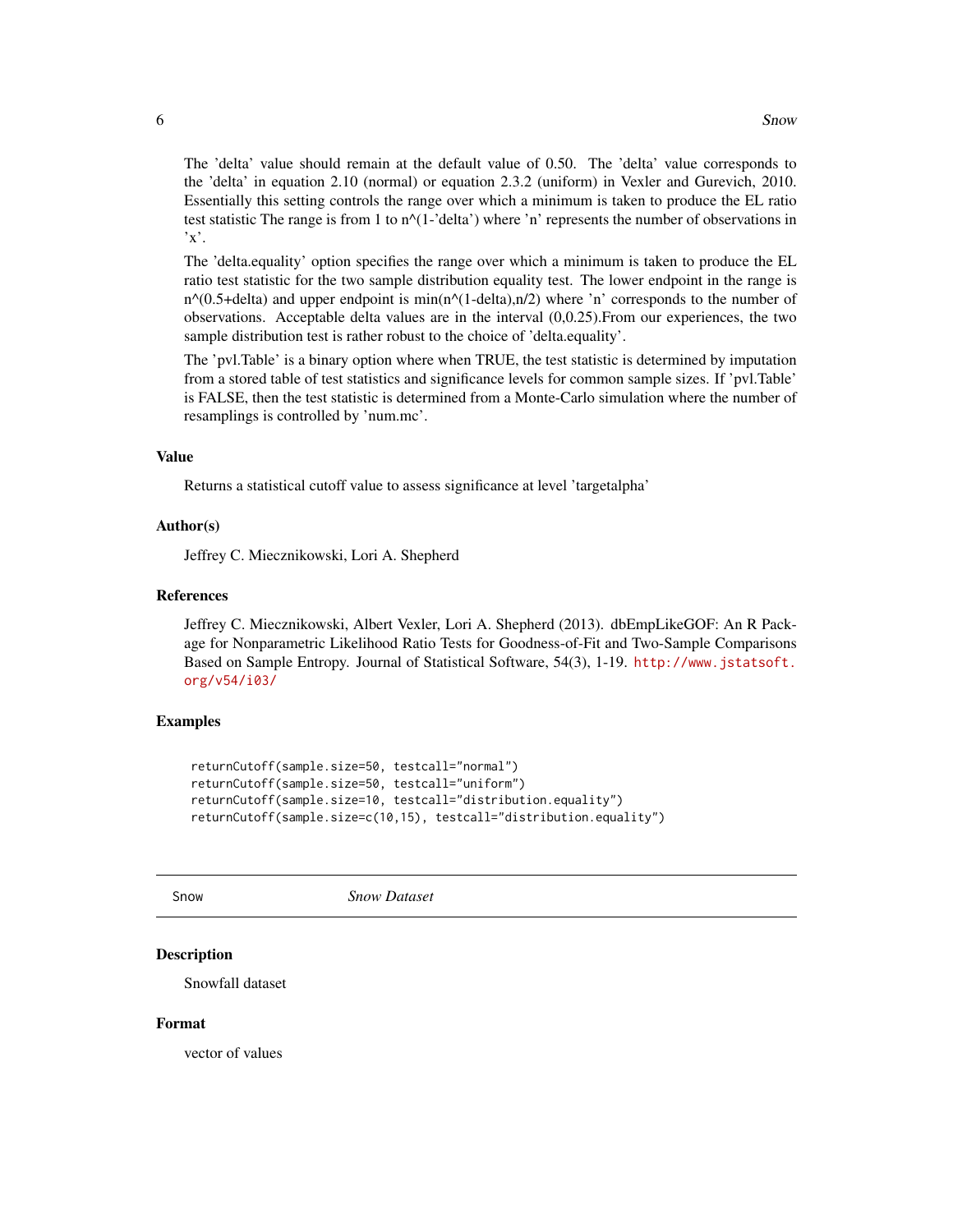#### <span id="page-6-0"></span>The Theory of the contract of the contract of the contract of the contract of the contract of the contract of the contract of the contract of the contract of the contract of the contract of the contract of the contract of

#### Details

This file contains observations of the annual snowfall amounts in Buffalo, New York. 63 as observed from 1910/11 to 1972/73 as listed in The autoregressive method: a method of approximating and estimating positive functions. Carmichael, Jean-Pierre. DTIC Document. 1976

Tbars *TBARS Dataset*

#### Description

TBARS dataset

#### Format

data is a data.fram. x1 is a vector. y1 is a vector

#### Details

data from a study evaluating biomarkers related to atherosclerotic coronary heart disease

testmat *Pvalue Data Tables*

#### **Description**

Stores cutoff information for different target alpha values and various sets of data of varying sample size.

#### Format

data.frame with columns equal to sample size information and rows equal to different target alpha values.

#### Details

This file contains cutoff information for different target alpha values and various sets of data of varying sample size. normCut for normal distribution, unifCut for uniform distribution, and distEqCut for two vectors compared to each other. These tables are generated for sample sizes 10, 25, 50, 75, 100, 150, 200, 250, 500, 1000, 2000, 5000, and 10000. The target alphas range from .001 to .999 in increments of .001. The delta for normal and uniform is 0.5 and for distribution equality 0.1.

#### Note

This dataset is used within the getPval function. There is no need for the user to ever call this dataset.